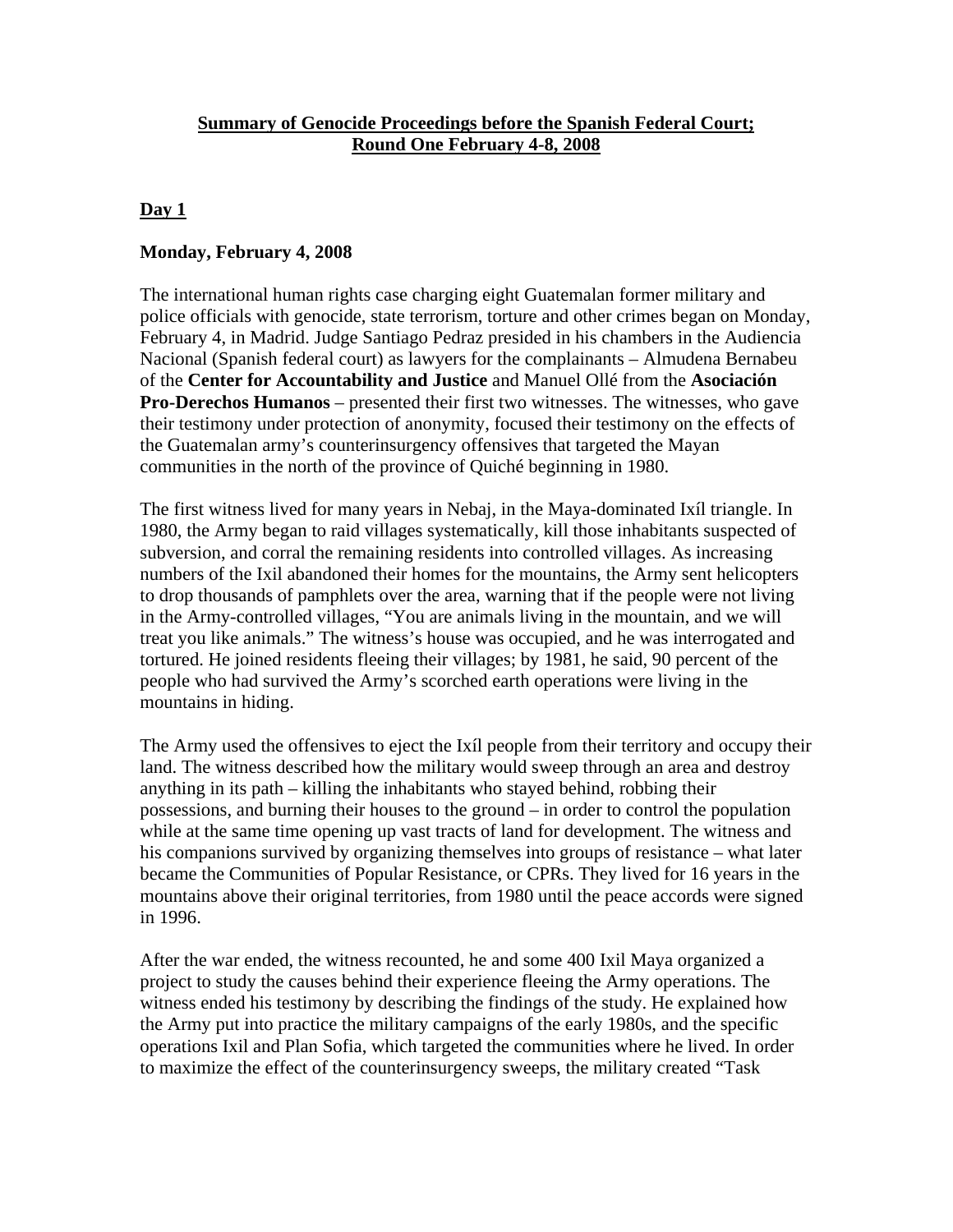Forces," made up of troops drawn from military units all over the country and concentrating their power to destroy the Ixil communities and massacre their people.

The second witness told the judge that he was a survivor of the Ixil massacres. The witness was a child when the Army arrived in his town in 1978 and began a program of forced recruitment of the young men living in his and nearby communities. He recalled the appearance in 1980 of members of the CUC (Comité de la Unidad Campesino – Committee of Peasant Unity), their efforts to organize the people and their support for campesinos who no longer wanted to serve as migrant workers – maltreated and poorly paid – in the coffee and cotton plantations in the south. He remembered his first encounter with guerrillas from the EGP in 1981, and the Army massacres that followed.

In 1982, the violence ravaging his village and surrounding communities worsened. "That's when the Army arrived for good." They burnt the houses. They burnt the fields and the forests around them. Many people died. When people tried to flee into the mountains, the troops would pursue and kill them. The military told those remaining in the village that if they wanted to live peacefully they would have to carry an Army-issued ID. On March 9, 1982, the witness's father was disappeared by the military after he went to the local base to collect his ID. The witness never saw him again.

The witness and his mother and two older brothers decided to continue living in the village, though it was occupied by the military. The witness's most wrenching testimony described life inside the "strategic hamlet," living under strict rules about how much food was permitted, what clothes one could wear, and when one was allowed to leave one's house. It was a hard life, in which, he said, "You had to be silent, completely silent. You were not free."

The Army forced the witness's older brother to join the civil patrols, or PACs, as his mother and other brother continued to live in the village. The authorities used a local convent as a center for interrogation and torture. In mid-1982, the witness – then 10 years old – and his mother were tortured by the military inside the convent, his mother raped. They survived, but decided to flee into the mountains. There, life was harsh – thousands of Ixil had escaped to the sierra, without access to their homes, their clothes, their animals or food, surviving in the bitter cold. It was unbearable – so much so, that they finally returned to their village in 1983.

They lived under the brutal conditions of the Army occupation for years. Eventually, Domingo's mother began to organize, becoming a member of CONAVIGUA (Coordinadora Nacional de Viudas de Guatemala). By doing so, she became a military target again. In 1990, the witness and his middle brother left town to attend a course in human rights. While they were gone, the Army killed their mother.

The witness ended his emotional testimony with a plea for justice. He pointed out that he and his brother had done everything in their power to bring the case of their mother's assassination to the Guatemalan courts, without success. He said his experience mirrored the experience of all Ixil Maya who suffered the Army's scorched earth policies. "When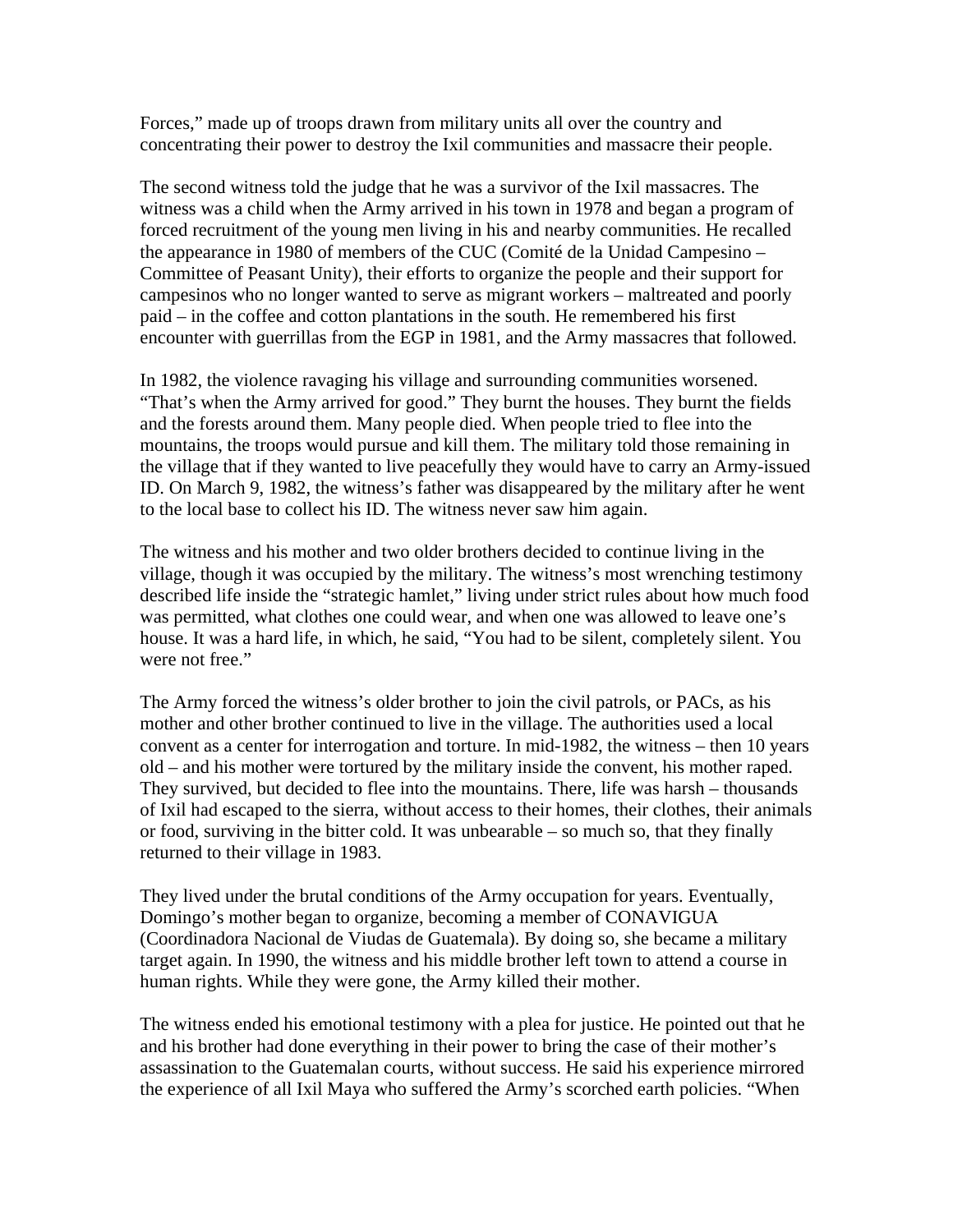you have lived with what we lived, it never leaves your head," he said. "You can never forget." He thanked the judge for permitting him to speak; "I feel free to say anything here," he told him, "which I have never been allowed to do in Guatemala."

# **Day 2**

## **Tuesday, February 5, 2008**

Day two of the Guatemalan genocide hearing before Judge Santiago Pedraz in Spain's Audiencia Nacional continued on Tuesday, February 5, with testimony from three more survivors of the Quiché massacres, as well as testimony from expert witness Allan Nairn, an independent U.S. journalist who wrote extensively about the Guatemalan Army's scorched earth policies in the 1980s.

The first witness described what happened to his aldea, near Nebaj, when the military began showing up in 1981. The first time they came, they kidnapped four leaders from his community. In 1982, they moved through the area accompanied by members of the civil patrols (PACs), burning houses and destroying crops. The witness's house was burned to the ground on May 15, 1982. He and his family moved to an area they felt was remote enough that they would be safe and built a second house, but the Army found them and burned that too in December. They fled the area altogether. Neighbors who did not leave were killed; the witness listed their names

The family went into hiding in the mountains. In January 1983, the witness joined the guerrilla, but left six months later when he realized his wife and children were starving without him. He was able to sow a small, hidden milpa with other families and planted corn, beans, vegetables and fruit trees, but the Army found it and cut it down. "We had no more food," remembered the witness. "We had to eat the leaves of trees in the forest, wild sweet potato and roots." The Army would pass over the areas where the communities camped and bomb them; people also died of hunger and cold. The witness told of a clandestine cemetery organized by the refugee communities so they could bury their dead. When the soldiers retired to their bases for the night, the people would creep down from the mountains and pick up the bodies so they could bury them secretly.

On April 26, 1984, the Army set fire to the woods where the people were hiding, and on the following day troops captured the witness's two sons, ages 12 and 9, and forced them to march with them carrying Army backpacks. He never saw them again. They also caught his mother-in-law, who was 65 years old, tortured her and burned her hands and feet, and left her corpse. The witness and other surviving refugees escaped. They spent years on the run from the Army, subject to constant attacks, bombing, and the destruction of the forest and fields. The witness remained in the mountains until 1992. "That is the story of what we lived."

The second witness to testify said that in 1979 and 1980 his community heard tell of a guerrilla army operating in the area of Ixcán in northern Quiché. One day in 1980, a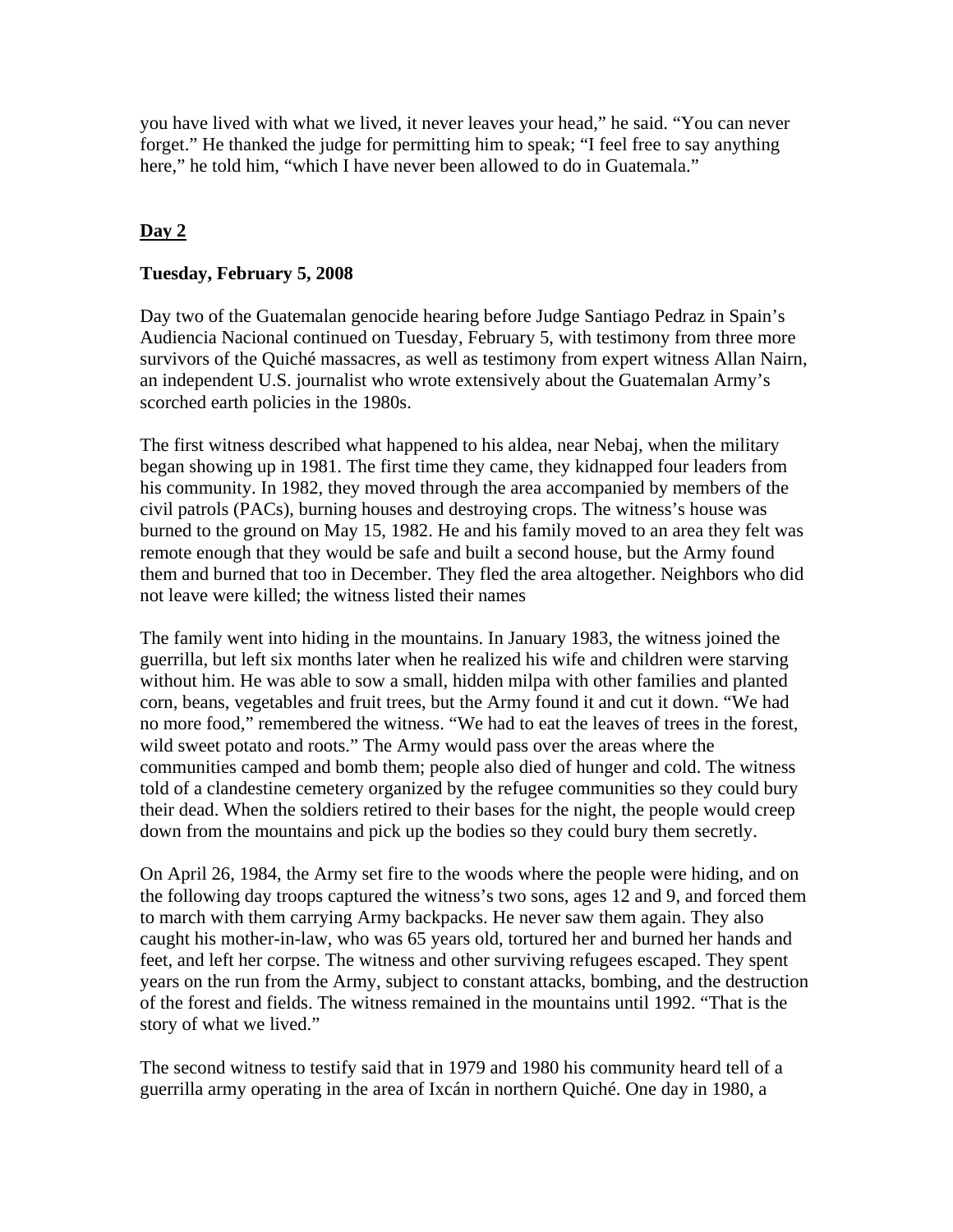group of people arrived in the market and said they were from the EGP. They spoke of a war that would last for 80 days and put up a banner in the marketplace, telling the people not to remove it. The Army arrived in the area shortly afterward. That is when the military occupation of Nebaj began, when the soldiers began controlling who came and who left the village. In March or April of that year, the Army ordered the community leaders to bring all the men 18 years and older to the nearby base to get their military IDs, but when they came many of them were captured and disappeared.

The witness described how the military swept through the valley, capturing and killing the residents. They ordered those who survived to live in controlled villages, and many people fled, including him. From July to September, the Army encircled the zone, below Chiantla, from Huehuetenago, up to the Finca La Perla – all of this area was surrounded. The communities survived in the mountains, but when the Army saw their smoke they would bomb them. When they came upon their crops, they would destroy them; when they found their animals they killed them. The witness's grandmother died of hunger in the mountains. "We all cried because what could we do? Even the dogs and the cats cried." He remained in hiding from February 1982 until 1995.

Allan Nairn was the third person to speak, appearing as an expert witness. Nairn visited Guatemala as a journalist in 1980-86, traveling to Nebaj, La Perla and other communities in the Ixil, among other places. He interviewed Presidents Ríos Montt, Mejía Víctores and Cerezo, Army officers, members of the PACs, military commissioners, and soldiers, as well as many Ixil Maya, massacre survivors, guerrillas, human rights workers, priests, catechists, political leaders, businessmen, and many others. Nairn told the judge that the Guatemalan armed forces had a program to eliminate all opposition and dissent, directed particularly against the Mayan peoples because of their history of resistance. The methods used included torture, state terrorism and genocide, and the program was executed through a strict chain of command. Much of Nairn's testimony echoed the stories told by the protected witnesses to Judge Pedraz.

Nairn gave examples of what he learned through his reporting about the Army's methods. He quoted soldiers who told him how they tortured people to make them talk: with a rope used as a garrote, by suffocation, near drowning, slicing with knives, burning with lit cigarettes, beating, electroshock and mutilation. One soldier standing over recently killed bodies demonstrated how he would press a wooden club against the victim's throat until he was on the edge of death as a means of persuading him to talk.

Nairn described state terrorism as the government's policy of killing civilians for political purposes. One Army corporal told him how the people would react when troops arrived in their village: "They run out of their houses into the mountains" Nairn: "And what do you do?" "We capture some of them alive but others we can't catch. When they run for the mountains we have to kill them." Nairn: "Why?" "Because they could be guerrillas."

Nairn talked about the Guatemalan state's effort to "annihilate" the Maya. Ríos Montt and his advisers openly suggested in interviews with Nairn that all Mayan people were potential subversives and therefore targets of the Army. Soldiers and massacre survivors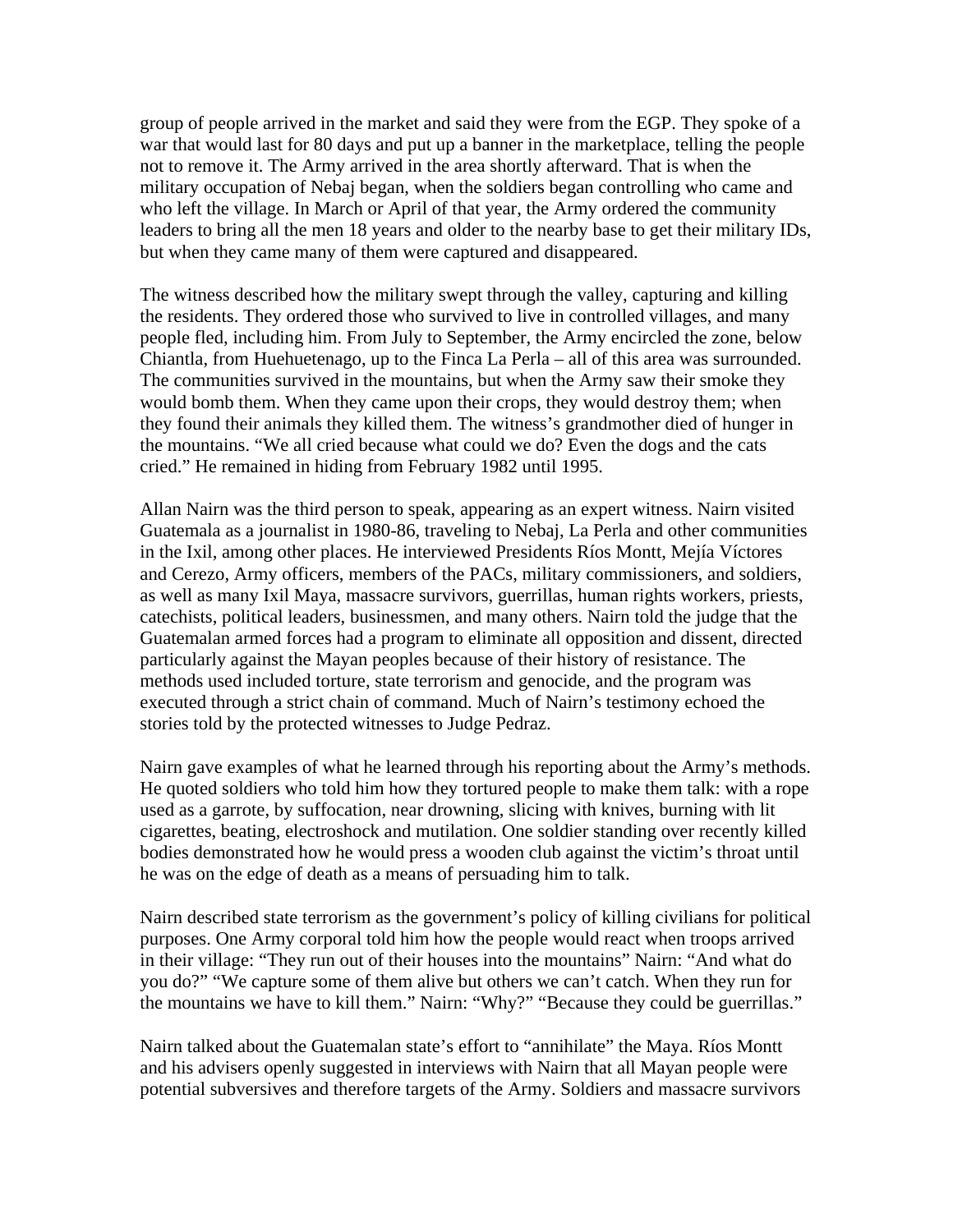alike told Nairn that the Army was ordered to kill Mayan children, before they grew up to become subversives. The children were called "*delincuentes subversivos*" by the military. In addition to attacking Mayan communities, soldiers told him of killing their animals, burning their crops, and destroying their homes and possessions.

Finally, Nairn cited interviews with military officers confirming the Guatemalan Army's strict adherence to the chain of command. Officers in the Ixíl triangle, for example, told him that there were only three layers of command between themselves and Ríos Montt (during 1982 and 1983): the colonel, the army chief of staff and the Minister of Defense. They reported frequently to the colonels by radio-telephone during actions – receiving orders and approval in advance of attacks – and kept a daily log of operations which was later reviewed and critiqued by their superiors. Nairn extended that chain of command up to military officers, intelligence personnel and civilian politicians of the United States, who – he told Judge Pedraz – also played a role in aiding and abetting torture, state terrorism and genocide in Guatemala.

The last witness of the day was a former member of the civil patrols in the Ixcán in northern Quiché. He testified as to how the scorched earth operations of the Guatemalan Army arrived in his community in May of 1982, when he was 18 years old. Although some residents of his aldea decided to flee, his family and many others chose to stay in what became a military-controlled village. As a result, he and his brothers were forced to join the PAC. In 1983, the witness was taken as part of his group of civil patrollers to the military zone in Sta. Cruz de la Quiché to form part of a task force with other units. His company, headed by Captain Herlindo Velásquez Maldonado, received four months of special training. "They would tell us, you have to be trained to kill your own family; they said that everyone living in the Quiché was a guerrilla and so we had to kill all of them."

The witness spoke about the military "task forces" that were created to sweep through the highlands: Iximché, Gumarcaj and Tigre. He participated in numerous operations with the task forces. He said the soldiers always operated through the chain of command: from military staff to senior officers, to junior officers, to troops, "the hierarchy was always followed."

## **Day 3**

## **Wednesday, February 6, 2008**

Day three of the Guatemalan genocide case took place in the chambers of Judge Santiago Pedraz with three more witnesses from the Quiché and the first woman witness, who testified about the Army's attacks on Rabinal, Alta Verapaz. Almudena Bernabeu, attorney for the complainants with the Center for Justice and Accountability attorney, questioned the witnesses.

The first man to speak was from Chajul, where the Army began harrassing and killing the people. In 1981 there were massacres near where he lived, and the communities began to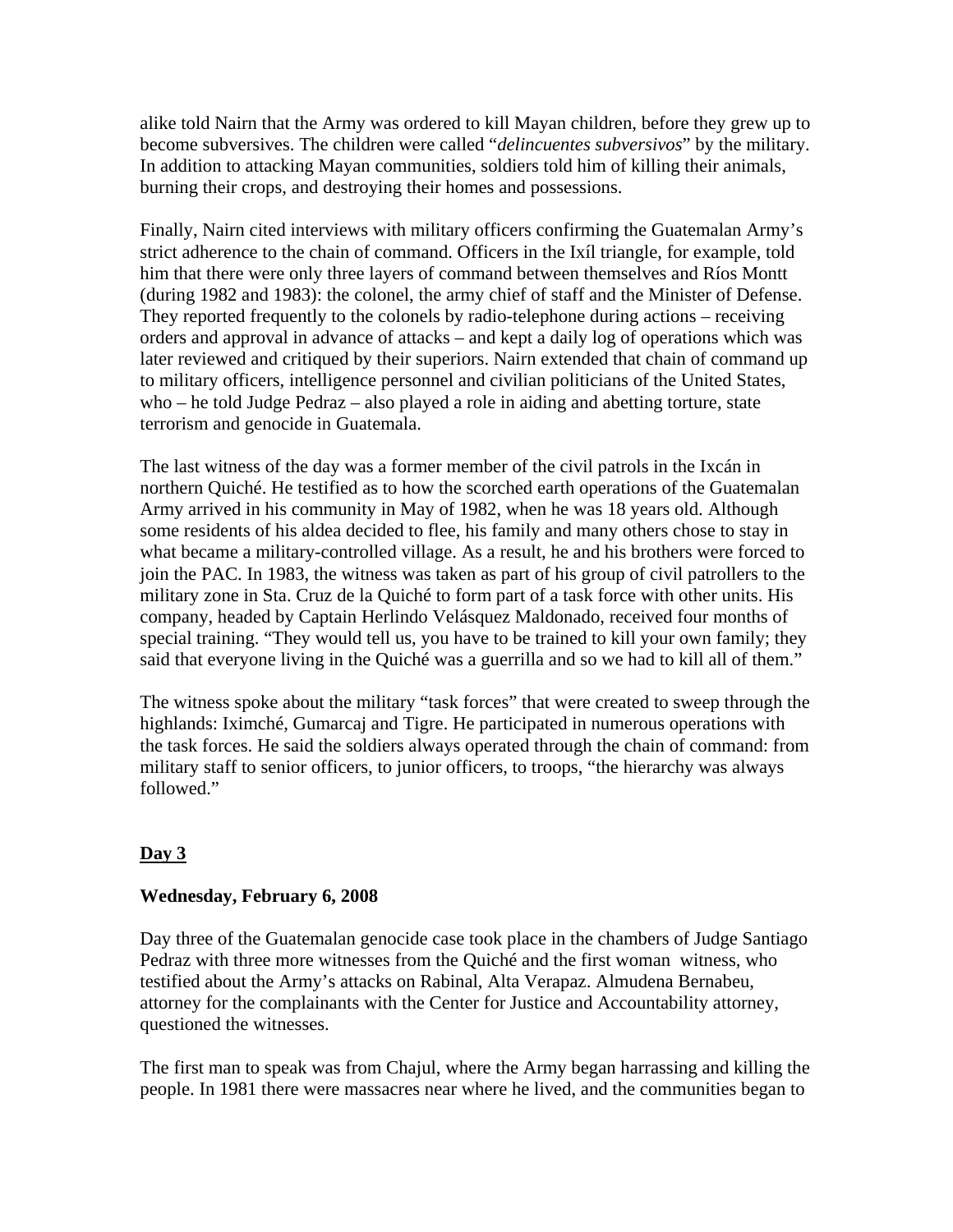establish look-outs to watch for the soldiers. At the beginning of 1982, the witness was watching and saw soldiers hurrying up the path toward his village. He ran to the aldea and began banging on people's doors, telling them to run. People tried to flee. The soldiers arrived and chased some and killed them, they burned others in their houses. The witness recalled: "The soldiers surrounded the village. They were all over the village. The grabbed one señor who was a catechista, also the alcalde cancillar and another 8 people. Altogether 18 people died that day. The pain! All the people felt so frightened. The soldiers completely destroyed this village. The pigs, the chicken, the dogs, the animals, the trees with fruit – they killed all of them and cut down the plants and trees. There was nothing left. We were left with nothing, nothing, nothing."

The witness fled with other familes and went to the mountain, where they lived for more than a year. But more and more troops were moving into the Ixíl. In 1983, the Army built five new bases encircling the area. One day, when he and other refugees were trying to find food in the abandoned aldeas, the Army captured him. They took him to Nebaj in a helicopter to be interrogated. The commander of Nebaj, Otto Pérez Molina, questioned the witness and told him, "You people all deserve to die." The witness was tortured in Nebaj, then he was taken to Sta. Cruz del Quiché and tortured by men in civilian clothes carrying revolvers; he believes they were members of the G-2 (intelligence).

He was a prisoner of the military for many months, then he was forced to work on a finca for years. He was freed in 1984 with the amnesty. As the witness finished his story, he said to Judge Pedraz, "Sir I want to say one thing about our arrival in Spain. We're not here for the buildings and the beautiful streets. We came to appear in your good offices, bringing our testimony – we want the capture of these perpetrators; and not only in the department of Quiché, but in the other parts of the country."

The second witness also spoke about the arrival of the military in his village in the Ixíl and the massacre of his family and neighbors. The Army came into his area in waves during 1982 and 1983 from Huehuetenango to Nebaj. His family died in August 1982 and he fled to the mountains, where he joined the Communities in Popular Resistance (CPR) and lived for a year and a half. He was captured by the military in 1984, but survived.

The third witness was 11 when the Army massacred his village. For months previously, soldiers had come to nearby aldeas and questioned people, capturing some, killing others. In 1982 they came to his village several times to rape and rob the people. One day the witness, who was learing how to farm the milpa, was walking home with his father when they passed a small community that seemed abandoned. It was silent. "My father said, Look, something happened here. We kept going, when we got to edge of our community, we saw a sombrero thrown in the path. My papa said, don't touch it, but we were children so we picked it up to put it on – but then we saw it was bloody inside and dropped it." They learned that the army had come over the hill while they were at the milpa. They killed seven people and burned two houses down.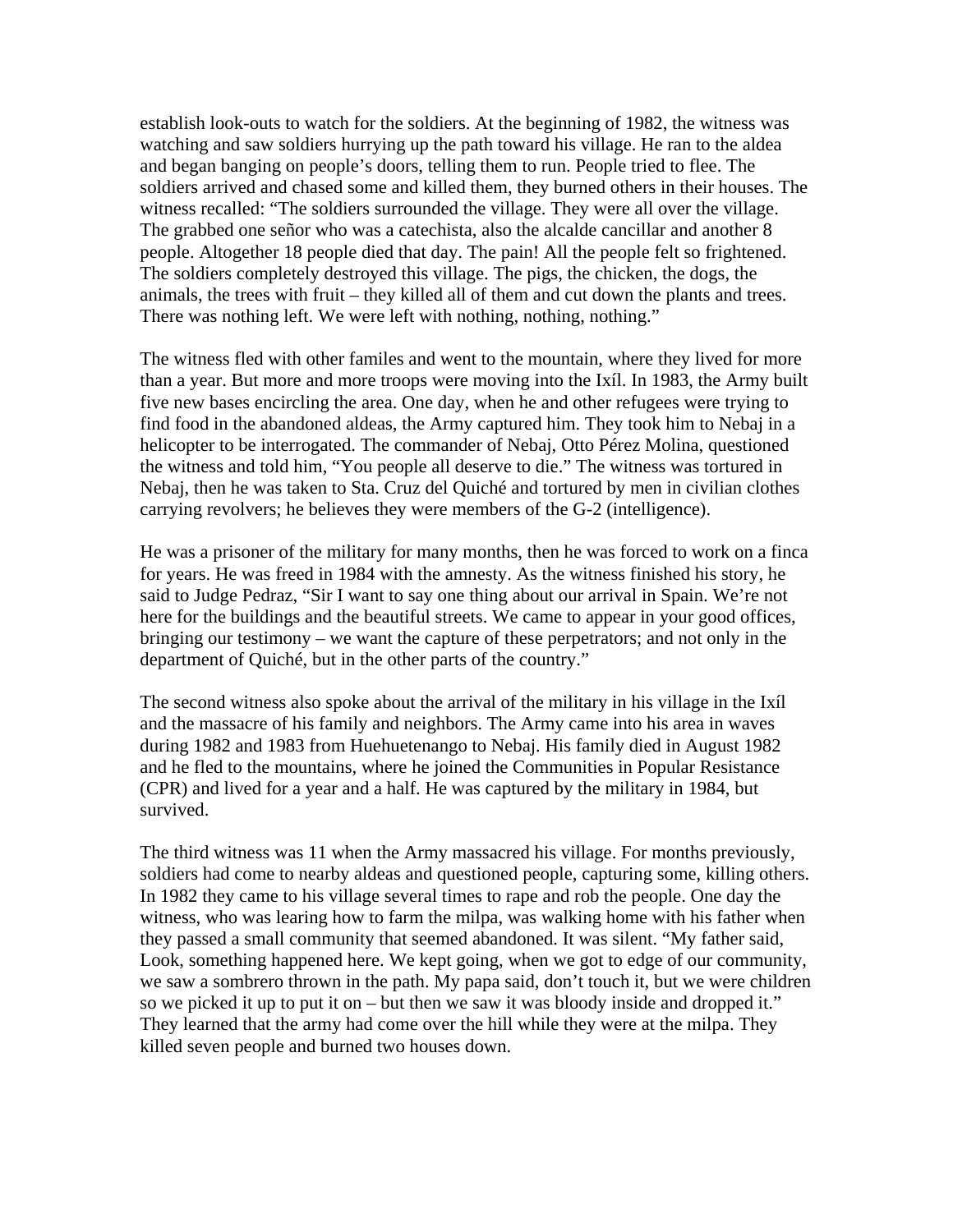In March the Army came to finish off the community. They gathered the people in the plaza and said, "today we are going to kill all the guerrillas here." The lieutenant who commanded the troops spoke on his radio to his chief. He forced all of the men and children into the church; the women were put in the judicial building. The men were called out and some were shot and killed, including his father; others were saved. Eighty men died. The witness and his brothers were among the children forced to help bury the bodies. The soldiers gave the people 15 minutes to gather their belongings and then they burnt his house and all the houses. All the houses built with reeds and leaves [as the Maya there built them] were burnt. If the house was not built of leaves, they left them alone.

The witness was taken with other children to the property belonging to the finca "La Perla." He was forced to work without salary for many months. There were hundreds of other children there and many of them died of hunger and cold and untreated illness. "We were slaves of the army." He went from there to an Army base and worked there also – cutting wood for the military and patrolling with the PAC.

The lawyer Bernabeu questioned the witness: what is La Perla? It was the name of the finca – the colomos (laborers) lived there and worked the property – the patrono lived in the capital, not there. The "annex" of the finca La Perla was called finca Sta. Delfina, where the the witness was sent and worked for one year. The owner's name was Enrique Arena. He would often come with the soldiers, so he knew very well what was happening on his property. The witness said that all the finqueros were paying money to the army to protect their property. And they wanted the campesinos off the land.

The final witness was from Rabinal. She began her testimony by recounting the crimes by committed by the Army against her and her people: she was raped by soldiers in Rabinal, her husband was forcibly disappeared, her mother was burned alive inside her house, her aunt and sister-in-law were raped, and the survivors fled the massacre in her village, where 32 people died.

The witness gave the judge the details of these crimes. She was taken to an Army base and kept there bound with rope and naked for 15 days, repeatly raped by soldiers. Her uncle finally came to the base and rescued her, took her out of there. "I wanted to die." She went to work in a woman's house.

"Now we will never recover our land, we live in poverty. I was with my husband for 12 years and I loved him very much. I feel this sadness."

#### **Day 4**

#### **Thursday, February 7, 2008**

Four witnesses spoke during the fourth day of the Guatemalan genocide hearing, held in the Audiencia Nacional (federal court) in Madrid, Spain. The first two, both women and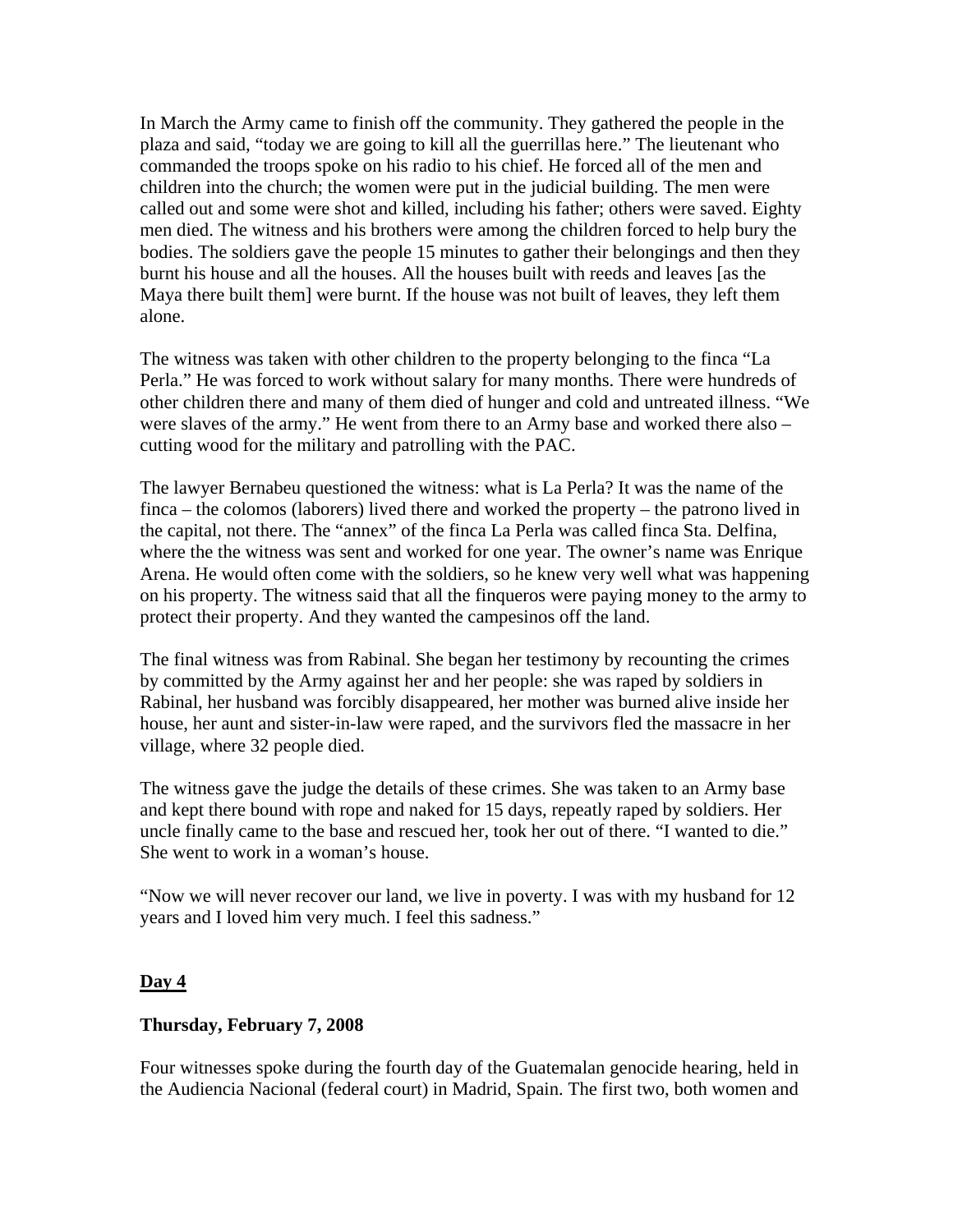protected witnesses, talked about what happened to them and their families when the Army attacked their aldeas in Rabinal, Alta Verapaz. The third and fourth witnesses were men who have testified publicly about their experiences before: Juan Manuel Jerónimo, who lost 18 family members including his wife and four children in the Plan de Sánchez massacre of July 18, 1982, and Jesús Tecu Osorio, who survived the Río Negro massacre of March 13, 1982.

All of the witnesses coincided in their descriptions of the use of rape by the Guatemalan soldiers and members of the civil patrol to abuse and humiliate the Mayan women of Rabinal. The first witness said that when the Army began showing up in her village, they camped out in front of her neighbor's house for three days, and raped her in front of her children.

In 1982, the witness was at home on a Sunday, market day, while most of the aldea and surrounding communities were in the market doing their shopping. That morning she heard the sound of two bombs over Rabinal, and grew anxious. In the afternoon an enormous volley of gunfire broke out. The troops were in the plaza, where the people were shopping. The witness was able to watch what was happening from behind some small trees in front of her house. "I saw the soldiers enter the house of my neighbor, Maria Modesta, who lived with her children. They were shooting them." She took her baby and ran into the mountains with her sister-in-law, where they spent a miserable night under a tree in the cold and rain. They could hear the women and children screaming below. Later there was a huge plume of smoke from the village and a strong smell.

The witness returned to the aldea the next morning. "There were people outside their houses, crying. When we arrived in the center, I saw a huge pile of ashes and cinders, a pile of bodies, half of them still burning. ...The square was full of blood, I saw bullet shells scattered everywhere. We went back to my house again to get containers of water to try and put of the fire. We tried but could not put it out. It continued to burn and the smell of the poor people burning was like burned chicken feathers." The witness left the plaza and on the path encountered survivors, walking slowly, their clothes torn. She saw her neighbor and asked her what had happened? "She just looked at me and did not speak, because they had cut off her lips. This poor woman had been raped. She had no skirt, so I put a skirt on her and offered her water. She was like a child." They came upon corpses in the path, some half-eaten by dogs, and many other bodies lying face down next to the path.

The witness hid in the mountains for one year. After her return, she survived another series of Army attacks on her village, until she left Rabinal for the southern coast. She appealed to Judge Pedraz for support as she ended her testimony, saying she and her community wanted their rights as Maya Achí so that what happened to them would never happen again. "Thank you for listening. We have kept this story in darkness – it is time to bring it to light."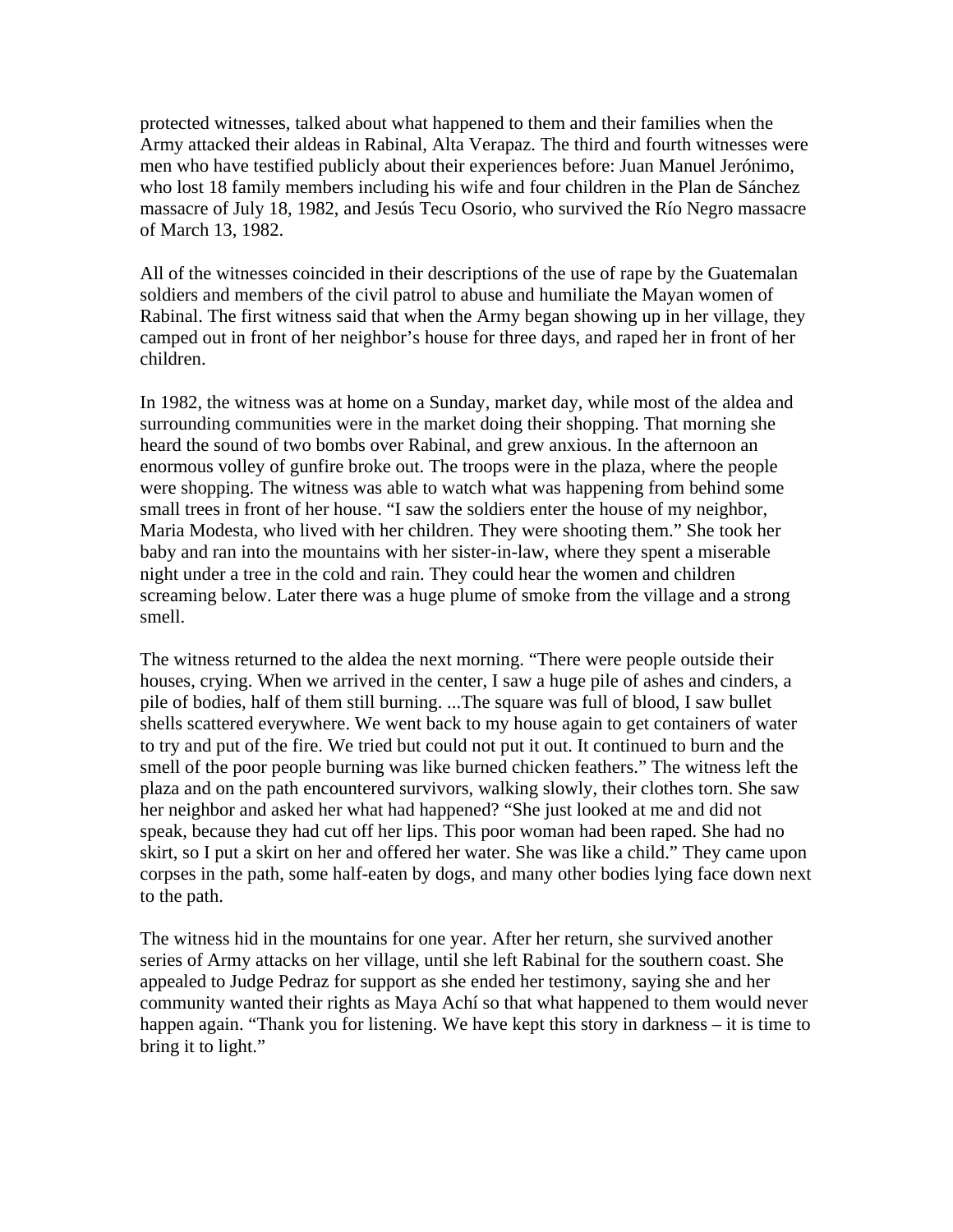The second witness described the same massacre for the judge, but from a different vantage point. That Sunday morning, the witness was returning home from the market with her sister, when a group of about 30 soldiers caught up with them and surrounded them. The soldiers stopped others coming down the path and took everyone back to the plaza, where there was an enormous group of people gathered in front of the church. There was a helicopter overhead, and the soldiers spoke on their radios; one of them said, "We've arrived, don't worry." Three soldiers left to take the rest of the aldea's people out of their houses and bring them to the plaza. Once everyone was gathered, the troops grabbed the babies from their mothers and threw them to the ground. They forced as many people as they could into one house and the remaining people (about 35) into another house, among them the witness. "They threw bombs in that other house, there were terrible sounds, screams, people begging pardon, children crying. God help us! I was praying. Don't let them kill us! We could smell the poor people burning. My grandmother died there, my sisters and brothers. All my neighbors died."

The witness and the others heard the soldiers meeting outside their house; one said, "Everything's perfect. We're carrying out the orders of the commander in Cobán. There are only a few left and we are going to kill them." The witness saved herself by hiding under a pile of corn stalks in the corner of the room. The soldiers took the rest out and killed them with knives, and she was able to escape from the plaza by running down into a ravine. From there she walked many miles to the house of her parents-in-law.

Juan Manual Jerónimo, survivor of the Plan de Sánchez massacre, was the third witness of the day. On July 18, 1982, he and his family were with his mother when someone came running to the house to warn them that the Army was coming. His mother urged him and his brother-in-law to flee and not to worry about the women or the children: "You are the ones they are looking for, not us!" They left the aldea but hid nearby and heard much of what happened as the soldiers attacked. When they returned the next day, Jerónimo found his family's bodies in the home of one of his brothers. They were all there: his wife, four children, siblings, aunts and uncles, cousins, and mother. They were 18 of the 184 people who died in the massacre.

Jerónimo and his brother-in-law buried the bodies of their relatives and fled. He told Judge Pedraz, "We couldn't rest anywhere for thinking about our dead. When I thought of my house, I imagined my family there. It caused me tremendous pain. The soldiers killed them. They took our animals. They cooked our chickens right there and ate them, without shame, as though they were the owners of our things. When they had stolen everything they wanted, they burned our houses, including our clothes and our land documents." The witness remained in the mountains for the next three years, "but we never went far. We didn't want to leave our dear ones who died in our village."

When the witness had finished, one of the assistant lawyers asked him if in the years leading up to the massacre and after he returned in the amnesty of 1984, the military had placed any prohibitions on the Mayan way of life. Jerónimo said yes, "They prohibited everything connected to our culture. They didn't allow us to wear our *traje* (traditional clothing), they prevented our religious customs. We weren't allowed to gather, make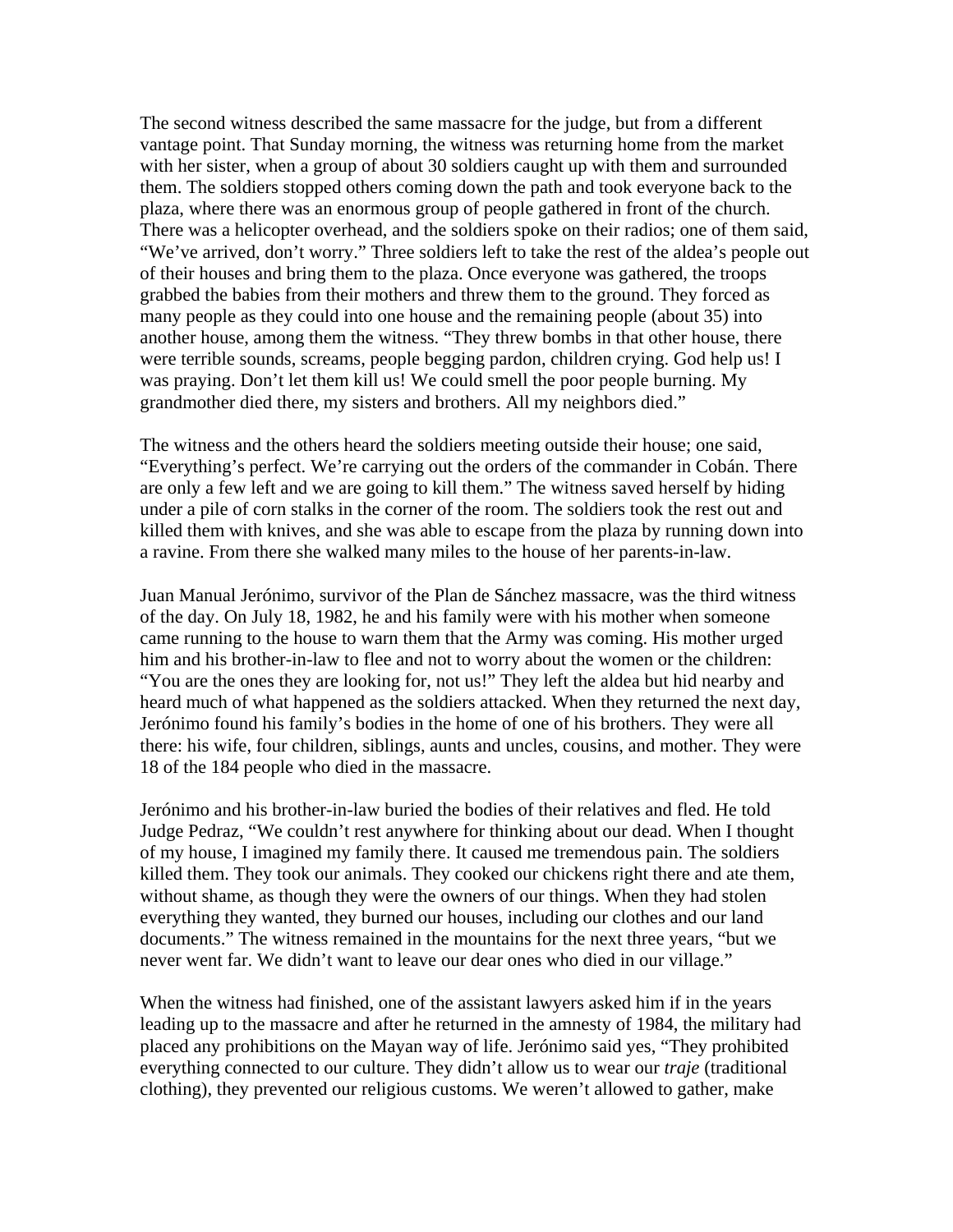sacrifices and pray. Our mother language was Achí, but they no longer permitted us to talk in this dialect."

The final witness to testify before Judge Pedraz was Jesús Tecu Osorio. Tecu was a child when the military began attacking the communities of Rabinal with increasing intensity during 1981 and into 1982. By the end of 1981, many people had moved into his village of Río Negro because of massacres in the zone. They came seeking refuge. The Army and the civil patrol (PAC) of nearby Xococ ordered the people to organize a PAC in Río Negro, and told them it was obligatory to capture and kill local men suspected of subversion – but the Rio Negro PAC never did that, Tecu said, unlike PACs in other areas. This angered the military.

In February 1982, Tecu's parents were disappeared when they reported to the nearby base as ordered to obtain his father's military ID card (*cedula*). One month later, on March 13, 1982, the Army and Xococ patrollers arrived in Río Negro. Tecu recounted how they removed the women and children from their houses and forced them to climb for several hours up the hill beyond the aldea. The men were kept in the village and killed. Tecu, who was 10 years old, went with the women and carried his two-year-old brother during the climb.

The troops hit the children during the climb, abusing them, saying that their parents were with the guerrilla. When they came to a stop, the men raped the women there. "The people of Río Negro were completely surrounded by the soldiers and patrollers," remembered Tecu. The troops began to kill the women. They shot some of them and strangled others and threw the bodies in the ravine. Tecu tried to withdraw with his baby brother to run away, but there were too many soldiers. By that afternoon, they finished the killing. Seventeen children remained alive. One civil patroller from Xococ, Pedro González Gómez, told Tecu that he was going to Xococ because Gónzalez didn't have children and he wanted to give Tecu to his wife. He refused to take Tecu's brother, however, and so took the child from Tecu's arms and smashed him against some rocks. When he was dead he threw him down in the ravine with the rest of the corpses.

Tecu survived as a prisoner of González Gómez – first with the Xococ patrol, and later in his home. He was freed in 1983. Under questioning after he completed his testimony, he told the judge that Pedro González Gómez was convicted to the death penalty for his crimes in 1999. But Tecu pointed out that the December 2007 decision of Guatemala's Constitutional Court not to extradite senior military and police officers for the same crimes shows that "the government is willing to condemn an indigenous to the death penalty, but no one dares do that to the intellectual authors of the genocide. For that reason, we came to Spain."

### **Day 5**

**Friday, February 8, 2008**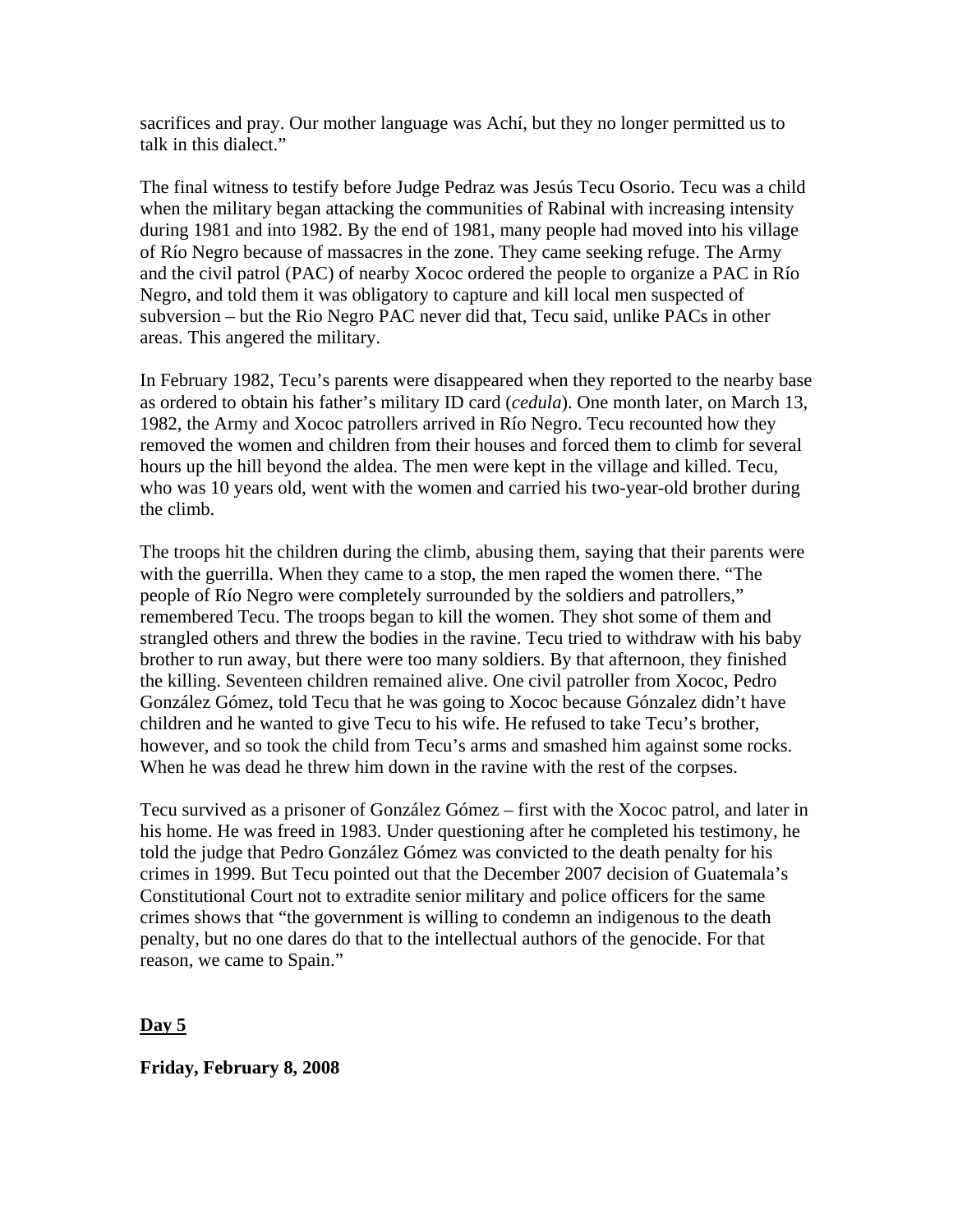The fifth and last day of the Guatemala genocide hearing took place on Friday, February 8, in the chambers of Judge Santiago Pedraz of the Audiencia Nacional in Madrid, Spain. Testimonies were heard in the morning from three protected witnesses.

The first witness described his experiences leading up to and following the Río Negro massacre of March 13, 1982. He was a young farmer growing corn, beans, tomatoes and jocote for market, when violence first began to destroy the life of his community during the regime of Gen. Romeo Lucas García. Lucas formed the civil patrols, and the patrollers entered the aldeas with soldiers and harassed the residents, accused them of being guerrillas, captured and killed them. The witness and other men in his family began hiding out in the mountains for days at a time to avoid the patrols. "We couldn't work peacefully anymore. We would go to plant the seeds, but we couldn't sow peacefully. We would take in the harvest but we couldn't eat it peacefully."

On March 13, 1982, the army and the Xococ PAC came to take away the women and children of Río Negro. The witness was not in the village that day but was in the mountains nearby. He learned afterwards that when the army and patrollers arrived, they went into the houses and asked the women, where are your men? They asked the children too, and when the children answered in Achí they would get mad. They pretended not to understand Achí so that they could hide the fact that they came from the same places as these people and were indigenous too. The soldiers and patrollers grabbed the women and children and killed many of them; 107 children died that day.

The witness stayed in the mountains for many months, trying to survive on the food gathered in the forest and reaped from hidden milpas. In 1983 an airplane flew overhead and dropped pamphlets over them saying the violence was over and there was an amnesty. The witness and his companions decided to present themselves at the nearby *destacamento* (base). But he was not freed; he was arrested and tied up and held on the base for three days. He was taken to the Cobán military base and imprisoned in a cell where they kept prisoners they planned to kill. Every three days they took him out to be tortured and interrogated. After 15 days, the witness was removed and sent into the mountains with soldiers. He was forced to carry food and radio equipment, and later medicine. The soldiers would enter villages and pretend to give the residents medical aid. They said the witness was a nurse, though he was not. "It was only a trick to get the people to talk." While they were attending to the people they would ask them the whereabouts of certain suspects. He passed four months that way. Eventually, he was freed and given papers saying he had collaborated with Army.

The second witness was also from Río Negro, Rabinal, Baja Verapaz. He talked about the massacres carried out in and around the aldea of Río Negro – five massacres in all. He talked about the government's construction project to build a hydro-electric dam in the area [the Chixoy Dam]. The first massacre took place on March 4, 1980, when soldiers and members of the Policia Militar Ambulante (a military police force) serving as security guards for the dam killed seven campesinos who refused to leave their land; the land was fertile but it had been expropriated for the project.